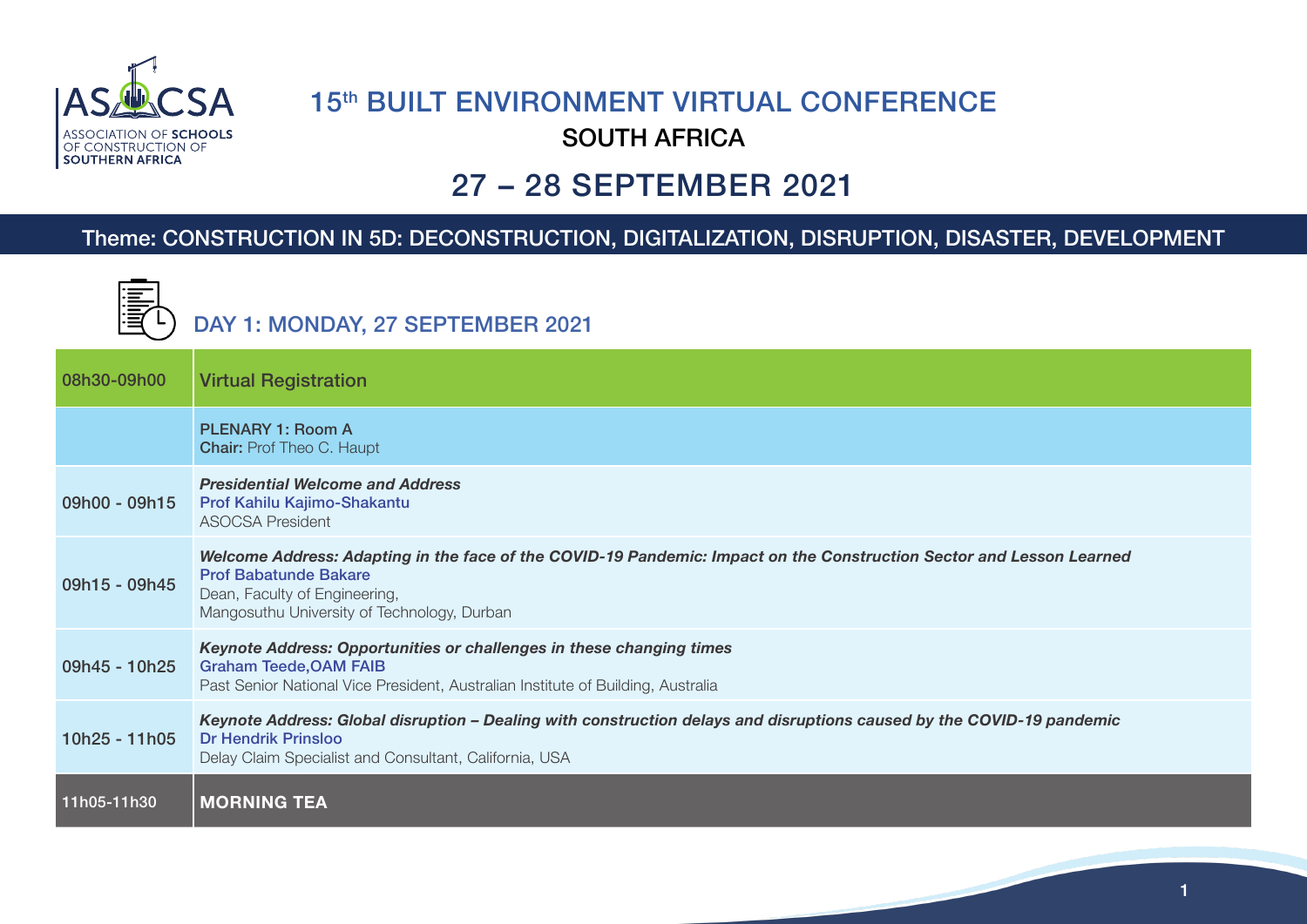|               | <b>Chair: Dr Zakheeya Armoed</b><br><b>Durban University of Technology</b><br><b>Venue: Room A</b>                                                                                                                    | <b>Chair: Mr Wayne Draai</b><br><b>Nelson Mandela University</b><br><b>Venue: Room B</b>                       |
|---------------|-----------------------------------------------------------------------------------------------------------------------------------------------------------------------------------------------------------------------|----------------------------------------------------------------------------------------------------------------|
| 11h30 - 11h50 | Application of Artificial Intelligence for Construction Workers<br>Wellbeing in South Africa                                                                                                                          | Challenges Facing Supply Chain Management on Time Delivery of<br><b>Construction Projects in Tanzania</b>      |
|               | <b>Mohlomi Raliile, Theodore Haupt</b>                                                                                                                                                                                | Geraldine Kikwasi, Nyamagere Gladys Sospeter                                                                   |
| 11h50 - 12h10 | The Adoption of 3D Printing As a construction<br>Methodology in South Africa: What are the Barriers?                                                                                                                  | Factors Influencing the Adoption of Disruptive Construction Procurement<br><b>Models in State Universities</b> |
|               | Abimbola Windapo, Msindisi Yende, Onele Kala, Lawrence<br><b>Maboreke and Lindelani Matshidze</b>                                                                                                                     | Jacob Mhlanga, Theodore Haupt, Mariam Akinlolu                                                                 |
| 12h10 - 12h30 | Women, Masculinity, Femininity and Health and Safety on<br><b>Construction Sites</b>                                                                                                                                  | Risk Assessment in Construction Management                                                                     |
|               | <b>Mariam Akinlolu, Theo C Haupt</b>                                                                                                                                                                                  | Nosipho Mbangi, Brink Botha, Rexford Asianoah                                                                  |
|               | Artificial Intelligence (AI) in Sustainable Construction Management:<br>A Scientometric Review                                                                                                                        | Circular Economy: A Sustainable Approach to Waste Management in the<br>City of Johannesburg                    |
| 12h50 - 13h10 | Motheo Meta Tjebane, Innocent Musonda and                                                                                                                                                                             |                                                                                                                |
|               | Chioma Sylvia Okoro                                                                                                                                                                                                   | Makoye Mapani, Won-Hyang Muthimba, Yulandi Sikidi and<br><b>Lungie Maseko</b>                                  |
| 13H10 - 13H40 | <b>LUNCH</b>                                                                                                                                                                                                          |                                                                                                                |
|               | <b>PLENARY 2: Room A</b><br><b>Chair: Prof Theo C. Haupt</b>                                                                                                                                                          |                                                                                                                |
| 13h40 - 14h20 | Keynote Address: The Future of Transformation of Construction Training<br><b>Dr Francois Jacobs</b><br>Associate Professor of Civil & Architectural Engineering - Construction Management, University of Wyoming, USA |                                                                                                                |
|               | <b>Chair: Dr Mariam Akinlolu</b><br>Mangosuthu University of Technology<br><b>Venue: Room A</b>                                                                                                                       | <b>Chair: Mr Wayne Draai</b><br><b>Nelson Mandela University</b><br><b>Venue: Room B</b>                       |
| 14h20 - 14h40 | Lean Thinking as an Approach for Improving the Client<br><b>Communication During the Design Process</b>                                                                                                               | Adaptive Co-design for Self-help Housing in Durban                                                             |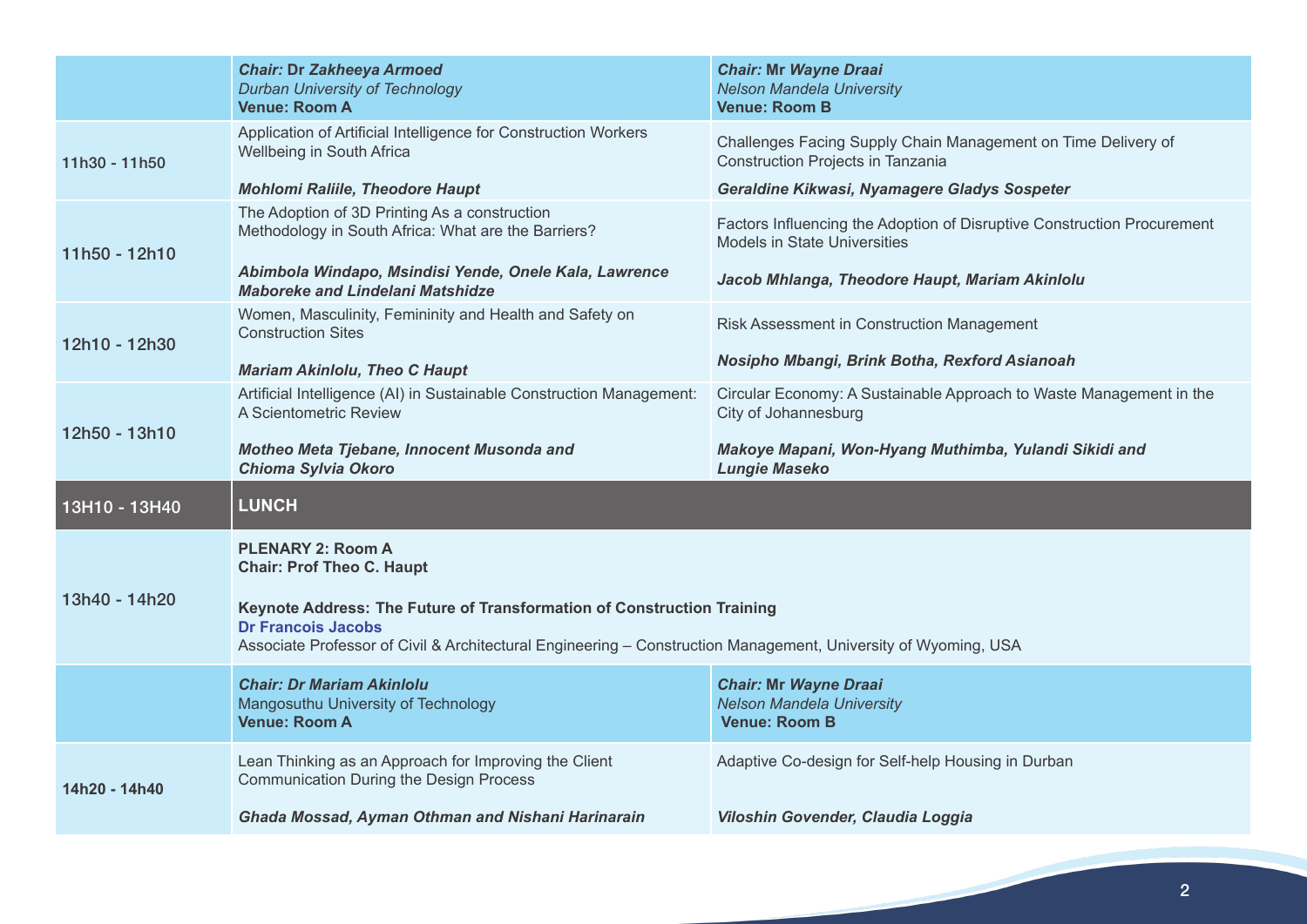| 14h40 - 15h00 | A Study on Knowledge, Attitudes and Commitment of Managers<br>Within Construction Firms Towards the Recent Construction Health<br>and Safety Legislation Changes<br><b>Mohlomi Raliile, Theodore Haupt</b> | A bibliometric analysis of sustainable construction practices - Implication on<br>construction productivity<br><b>Oluseyi Adebowale and Justus Agumba</b> |
|---------------|------------------------------------------------------------------------------------------------------------------------------------------------------------------------------------------------------------|-----------------------------------------------------------------------------------------------------------------------------------------------------------|
| 15h00 - 15h20 | Client Roles in Influencing Project Delivery Outcomes<br><b>Progress Chigangacha, Theodore Haupt</b>                                                                                                       | Influencing Building and Infrastructure Poor Performance to Inadequate<br>Maintenance Budget and Funding<br>Abdul-Razak Musah, Derick Vosloo, Wayne Draai |
| 15h20 - 15h40 | Learning Online During a Pandemic: Student Perspectives<br><b>Theodore Haupt, Ayesha Mall</b>                                                                                                              |                                                                                                                                                           |
| 15h40 - 16h00 | <b>TEA</b>                                                                                                                                                                                                 |                                                                                                                                                           |
| 16h00 - 16h20 | Challenges to Project Delivery in the Dynamic Human Settlement<br><b>Environment in South Africa</b>                                                                                                       | A Bespoke Approach for Relating Building and Infrastructure Poor<br>Performance to Inadequate Maintenance Management Policy Systems                       |
|               | Abimbola Windapo, Fabio Companie                                                                                                                                                                           | Abdul-Razak Musah, Derick Vosloo, Wayne Draai                                                                                                             |
| 16h20 - 16h40 | Investigating the Effects of Gentrification in the Creation of Socially<br>Sustainable Urban precincts: A Case Study of Bo-Kaap, Cape<br>Town, South Africa                                                | The Effective Implementation of the Framework for Infrastructure<br>Delivery and Procurement Management                                                   |
|               | Kathy Michell, Jake Le Roux                                                                                                                                                                                | Neil Sirbadhoo, Nishani Harinarain                                                                                                                        |
| 16h40 - 17h00 | Digitalization of the South African Construction industry: A potential<br>for future research                                                                                                              | Critical Factors influencing energy use behaviour of building occupants: A<br><b>Literature Review</b>                                                    |
|               | Adeleye Ayoade Adeniran, Winston Shakantu                                                                                                                                                                  | Iyiola Comfort Olubukola, Mewomo Modupe Cecilia                                                                                                           |
| 17h00 - 17h20 | The Hand-Arm Vibration Syndrome: A Bibliometric Analysis of a<br>Neurological Disorder in Construction Workers                                                                                             | A review of barriers to the adoption of smart building concepts (SBCs)<br>in developing countries                                                         |
|               | <b>Mariam Akinlolu, Theo Haupt</b>                                                                                                                                                                         | Ejidike Cyril Chinonso, Mewomo Modupe Cecilia                                                                                                             |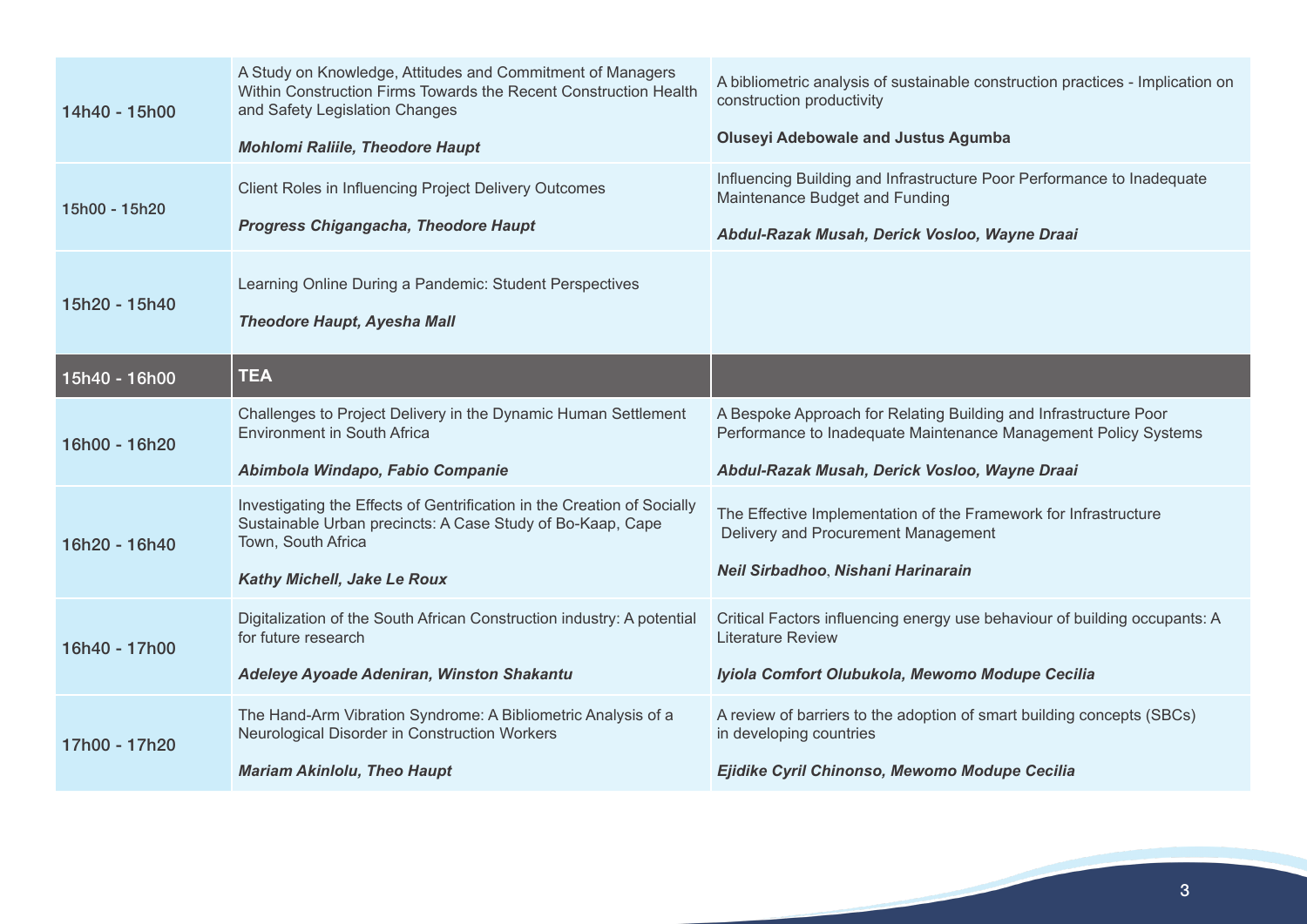## 15<sup>th</sup> BUILT ENVIRONMENT VIRTUAL CONFERENCE 2021



 $\begin{array}{ll}\n\begin{array}{ll}\n\hline\n\text{F} \\
\hline\n\text{F} \\
\hline\n\end{array}\n\end{array}$  DAY 2: TUESDAY 28 SEPTEMBER 2021

| 08h30 - 09h00 | <b>Virtual Registration</b>                                                                                                                                                                                              |                                                                                                                                                                         |
|---------------|--------------------------------------------------------------------------------------------------------------------------------------------------------------------------------------------------------------------------|-------------------------------------------------------------------------------------------------------------------------------------------------------------------------|
|               | <b>PLENARY 3: Room A</b><br><b>Chair: Prof Theo C. Haupt</b>                                                                                                                                                             |                                                                                                                                                                         |
| 09h00 - 09h10 | <b>Welcome and Recap of Monday</b><br><b>Chair: Prof Theo C. Haupt</b>                                                                                                                                                   |                                                                                                                                                                         |
| 09h10 - 09h50 | Keynote Address: Wise humans and unwise decisions: Introducing the changing face of modern safety management<br><b>Prof David Edwards</b><br>Professor of Plant and Machinery Management, Birmingham City University, UK |                                                                                                                                                                         |
| 09h50 - 10h30 | Keynote Address: Construction in 5IR: Unpacking the pedogogy and cybergogy<br><b>Prof Kathy Michell</b><br>Deputy Dean, Teaching and Learning, Faculty of Engineering and the Built Environment, University of Cape Town |                                                                                                                                                                         |
| 10h30 - 11h00 | <b>MORNING TEA</b>                                                                                                                                                                                                       |                                                                                                                                                                         |
|               | <b>Chair: Dr Claudia Loggia</b><br>University of Kwazulu-Natal<br><b>Venue: Room A</b>                                                                                                                                   | <b>Chair: Prof Nishani Harinarain</b><br>University of Kwazulu-Natal<br><b>Venue: Room B</b>                                                                            |
| 11h00 - 11h20 | Stakeholder participation trends in the South African green building<br>industry: 2016 to 2018 Perspectives<br>T.S. Ngobeni, T.H. Ngele, D.J. Hoffman                                                                    | Construction Sustainability: Empirical evidence on SME Development and<br>Delivery Challenges of road infrastructure in South Africa<br><b>Nyakala Kgashane Stephen</b> |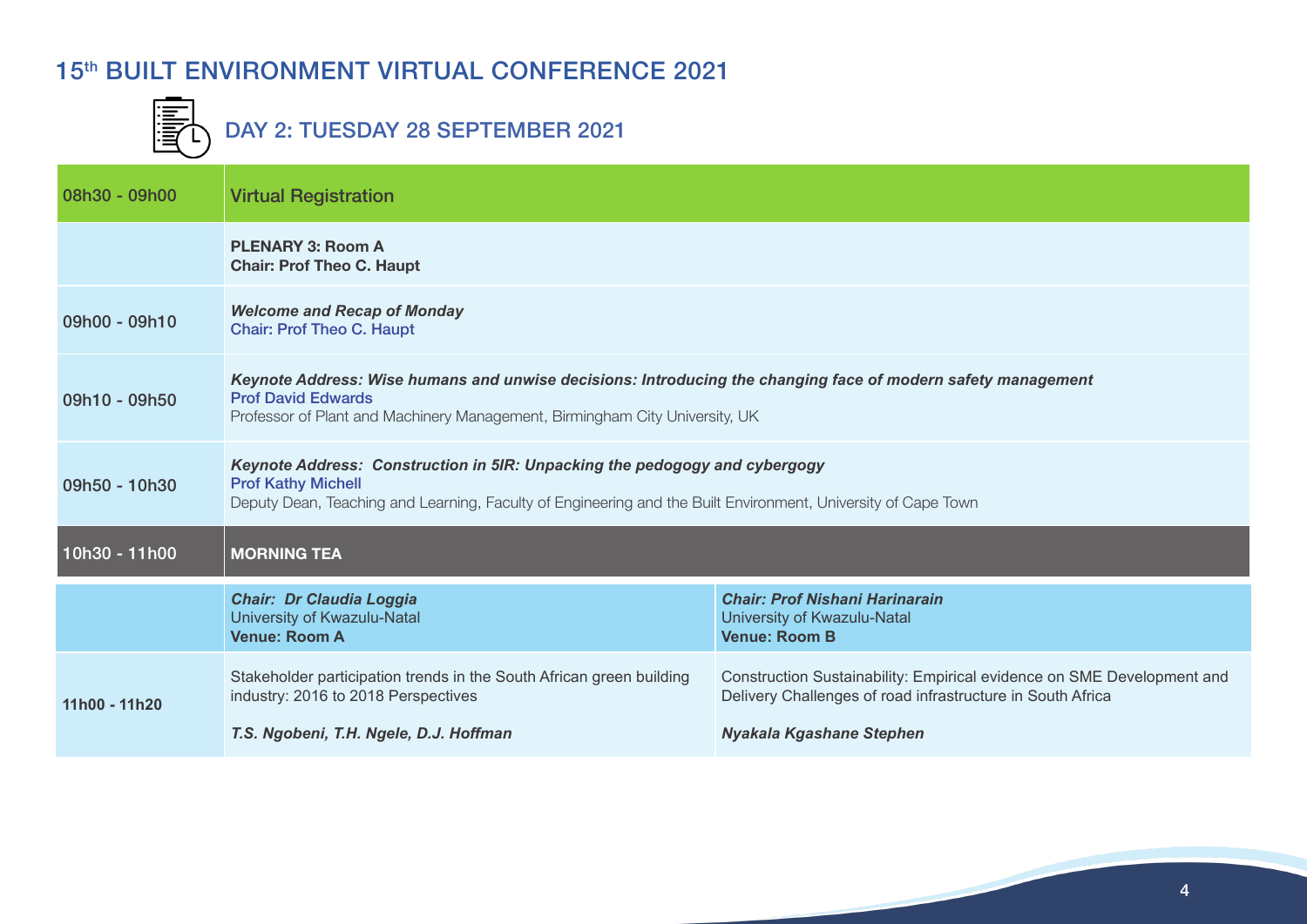| 11h20 - 11h40 | Assessing The Resilience of UK Construction SMEs:<br>A cross-sectional analysis the effects of Covid-19 pandemic<br>Rafiu Dimeji Seidu, Ebohon John Obas, Bert Ediale Ebohon,<br><b>Emmanuel Chika Udeaja and Daniel Fong</b> | Utilisation Of Remote Monitoring Systems to Improve Management of Multi-<br>ple Projects In Construction<br>Nomusa Makhathini, Innocent Musonda, Adetayo Onososen |
|---------------|-------------------------------------------------------------------------------------------------------------------------------------------------------------------------------------------------------------------------------|-------------------------------------------------------------------------------------------------------------------------------------------------------------------|
| 11h40 - 12h00 | Functionality and Mechanical Properties of Steel Fibre Reinforced<br>Concrete in Stemming Building Collapses in Nigeria                                                                                                       | Integrated Project Delivery: An Innovative Approach for Achieving Sustain-<br>ability in Construction Projects                                                    |
|               | Olubisi Ige, Ebohon Obas John, Theo Haupt, Mariam Akinlolu                                                                                                                                                                    | Ghada Adel, Ayman Othman, Nishani Harinarain                                                                                                                      |
| 12h00 - 12h20 | The Challenges with Developing and Applying Knowledge, Skills and<br>Competences (KSC) in the Nigerian Engineering and Construction<br>Industry (NECI)                                                                        | Overcoming the Challenges Candidate Quantity Surveyors face on the<br>Route to Professional Registration                                                          |
|               | Uzor Onyia, Charles Egbu and Obas John Ebohon                                                                                                                                                                                 | Nishani Harinarain, Dawood Joosab, Hamza Vawda                                                                                                                    |
| 12h20 - 12h40 | Accessing the value of water infrastructure delivery and management<br>in South Africa                                                                                                                                        |                                                                                                                                                                   |
|               | Mendy Mabhengu, Onyeka Nkwonta, Theo Haupt                                                                                                                                                                                    |                                                                                                                                                                   |
|               |                                                                                                                                                                                                                               |                                                                                                                                                                   |
| 12h40 - 13h30 | <b>LUNCH</b>                                                                                                                                                                                                                  |                                                                                                                                                                   |
|               | <b>PLENARY 4: Room A</b><br><b>Chair: Prof Theo C. Haupt</b>                                                                                                                                                                  |                                                                                                                                                                   |
| 13h30 - 14h10 | <b>Keynote Address: "From Disruption to Disasters - Business Unusual"</b><br><b>Gregory Evans</b><br>Head of Engineering Unit: eThekwini Municipality, Durban                                                                 |                                                                                                                                                                   |
|               | <b>Chair: Dr Claudia Loggia</b><br>University of Kwazulu-Natal<br><b>Venue: Room A</b>                                                                                                                                        | <b>Chair: Prof Nishani Harinarain</b><br>University of Kwazulu-Natal<br><b>Venue: Room B</b>                                                                      |
| 14h10 - 14h30 | The Effect of Disruptive Technologies on Facilities<br>Management: A Case Study of the Industrial Sector                                                                                                                      | Critical success elements for central government real estate asset<br>management in South Africa - a literature survey                                            |